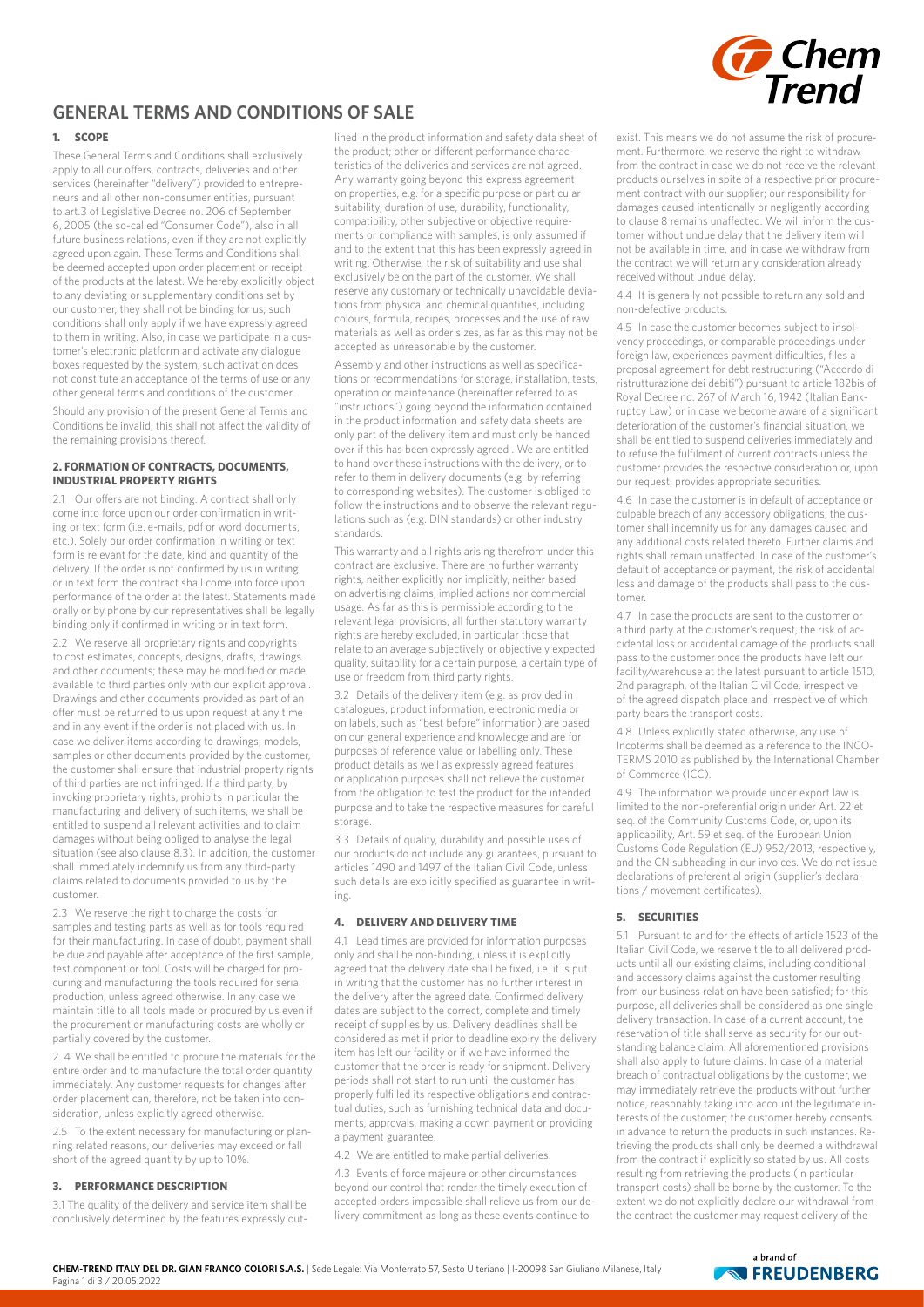

products only once the purchase price and all costs have been paid in full.

5.2 The customer may resell or process the delivered products or mix or combine it with other items in the course of ordinary business only; however, the customer hereby assigns to us in advance all claims resulting from the resale, processing, mixing, combining or other legal grounds related to the delivered product (in particular from insurance contracts or unlawful acts) in the amount of the agreed final invoice total (incl. VAT). The same applies if a product is not resold but used by the customer for purposes of a contract for services ("appalto di servizi") or a contract for work ("appalto d'opera").

5.3 The reservation of title shall also apply to new products resulting from the processing of the initially delivered items, or their mixing or combining with other items, in each case at the full value of the respective new product. These processes shall be performed on our behalf so that we shall be deemed to be the manufacturer. If third-party ownership rights remain after processing of our products or their mixing or combining with third party products, we shall acquire joint ownership in the new product at the ratio of the objective value of the processed, mixed or combined products. If our ownership ceases as a result of the processing, combining or mixing, the customer hereby already transfers to us his title and any expectant rights in the new product in the amount of the invoice value of the products delivered by us, and shall store it on our behalf free of charge.

5.4 The customer shall be authorised to collect debt claims from the resale assigned to us under clause 5.2 as long as we have not revoked this authorisation. We will not collect such debt claims ourselves, as long as the customer properly fulfils its payment obligations towards us. Upon our first written demand the customer shall inform us about the debtors of the assigned claims and shall notify the debtors of the assignment.

5.5 We may revoke the customer's authorisation under clauses 5.2 and 5.4 to resell the products and to collect the debt claims assigned to us with immediate effect if the customer is in default of payment to us, experiences payment difficulties due to a significant deterioration of its financial situation or does not fulfil other material contractual obligations properly. In case the customer becomes subject to insolvency proceedings, or comparable proceedings under foreign law, discontinues payments, files a proposal agreement for debt restructuring ("Accordo di ristrutturazione dei debiti") pursuant to article 182bis of Italian Bankruptcy Law or if a change of ownership occurs in the customer's business due to payment difficulties, the authorisation to resell products and to collect the debt claims assigned to us shall cease automatically.

5.6 The customer shall store our (jointly) owned materials on our behalf free of charge and with the due care and professional diligence, pursuant to article 1176, 2nd paragraph, of the Italian Civil Code, and shall insure them against fire, burglary and other usual risks. Any required maintenance and inspection services have to be timely performed at the customer's expense.

5.7 The customer must not pledge or assign as security any products delivered under reservation of title or any products processed or manufactured on our behalf. The customer shall notify us immediately of any pledge or any other interference with our ownership rights by third parties and shall confirm our title in the respective product in writing, both to us and the third party. Any costs arising from resulting legal action shall be borne by the customer.

5.8 In case the actual value of the securities exceeds the nominal amount of the secured claims by more than 10%, we will release selected securities upon the customer's request.

5.9 In case the reservation of title under clause 5.1

needs to be publicly registered or requires any other kind of cooperation by the customer in order to be valid, the customer hereby irrevocably consents to such registration and agrees to take all necessary actions at its own cost.

#### **6. PRICES AND PAYMENT**

6.1 Our prices are in EUR and are valid for delivery FCA (agreed place of delivery); statutory VAT, transport and packing costs are not included.

6.2 Unforeseen changes in costs beyond our control, such as costs for raw materials, wages, energy and other costs shall entitle us to adjust prices accordingly. For partial deliveries each delivery may be invoiced separately. If no specific prices have been agreed in the contract, our prices valid at the respective delivery date shall apply.

6.3 Our invoices are due immediately and payable without discount. Any discount has to be specifically agreed in writing.

6.4 We are not obliged to accept bills, cheques or other promises to pay, their acceptance shall not be considered a replacement of the underlying obligation (datio in solutum) but only as an additional possibility for us to receive payment (datio pro solvendo).

6.5 The date of receipt of payment shall be the day on which the amount is in our possession or has been credited to our bank account. In case the customer is in default of payment we may charge interest at the rate determined pursuant to art. 5 of Legislative Decree no. 231 of October 9, 2002 (8 percentage points above the interest rate applied by the European Central Bank to its major and more recent refinancing operations), plus a lump sum of EUR 40. This shall not restrict our right to claim additional damages or costs.

6.6 In addition, in case the customer is in default of payment, we may choose to call due any outstanding purchase price instalments or other existing claims against the customer as well as to make future deliveries under this or other contracts subject to provision of a security in advance or simultaneous (step-by-step) payment against delivery.

6.7 No interest will be paid on advance or partial payments.

6.8 The customer may set off or withhold payments only if his counterclaim is undisputed or res judicata. This restriction shall not apply to claims of the customer for corrective measures in relation to a defective product or completion of an unfinished product.

6.9 Upon request, the customer shall provide us with any documentary evidence for tax purposes, which we consider necessary under the applicable statutory provisions to prove our exemption from VAT for cross-border deliveries. In case of non-compliance the customer shall, after receipt of a corrected invoice, cover any VAT claims and interest imposed on us by the tax authorities. The customer shall inform us about the invalidity or any changes in its VAT identification number without undue delay.

6.10 In case of self-billing invoicing procedure by the customer – that must be mutually agreed in advance between the parties -, the customer shall be solely responsible for compliance with the VAT related provisions on invoices. We shall not be liable for damages resulting from the self-billing invoicing procedure, e.g. any refunds of input tax and payment of interests and penalties by the customer to the competent tax authorities.

### **7. CLAIMS FOR DEFECTS**

7.1 We shall be liable for defects of products delivered by us only according to the following provisions.

7.2 The customer shall inspect the products upon their delivery and shall notify us of any defects within 8 (eight) days pursuant to articles 1495 and 1511 of the Italian Civil Code.,.

7.3 If defective products are delivered, we shall be given the opportunity, prior to the start of manufacturing (processing or installing), to sort out such products and to remedy the defect or to make a substitute delivery, unless this cannot reasonably be expected from the customer. In case we are unable to accomplish this or fail to comply in due course, the customer may withdraw from the contract to this extent and may return the products at our risk. In case of urgency, the customer may, following consultation with us, remedy the defects himself or instruct a third party to do so. Expenses incurred by such remedial activities shall be reimbursed by us according to clause 8.

7.4 If the defect is discovered only after the start of manufacturing or initial operation, despite the fulfilment of all duties according to clause 7.2, the customer may demand subsequent performance (rework or substitute delivery at our discretion). The delivery of defective products results in a right of retention only insofar as it is in due proportion to the respective defect and the expected costs of the subsequent performance, and provided that the customer's counterclaim is based on the same contractual relationship.

7.5 Any claims for damages for defective products shall be subject to two useless attempts of subsequent performance. In case of substitute delivery the customer is obliged to return the defective products upon request.

7.6 A withdrawal from the contract or a claim for reduction of purchase price shall be granted only if the defect cannot be remedied within an appropriate period, if subsequent performance will incur disproportionate costs, is unreasonable or must be considered as failed for other reasons. The customer shall, however, have no right to withdraw from the contract in case of minor defects.

7.7 The customer shall allow us to inspect any rejected products without undue delay; in particular these products shall be made available to us upon request and at our cost. If complaints are unfounded, we may charge the transport costs and inspection expenses to the customer.

7.8 No claims for defects may be raised in case of merely insubstantial deviations from the agreed quality, insubstantial impairment of serviceability, or if the defect can be put down to a violation of operating, maintenance or installation instructions, unsuitable or improper use or storage. This shall also apply in case of faulty or negligent handling or assembly, normal wear and tear or tampering with the delivery item by the customer or a third party.

7.9 No costs may be claimed regarding the subsequent performance, the withdrawal from the contract or damage-repair because of defective products, in particular costs for shipment, transportation, labour and material, insofar as these claims and costs result from the fact that the products have been transferred to a place different from the agreed place of performance after passing of risk. However, this does not apply in case such transfer corresponds with the normal use of the products known to us.

7.10 Damages and reimbursement of expenses may only be claimed according to clause 8.

7.11 The customer may not make the aforementioned claims for any products, which, according to mutual agreement, we do not deliver as new products.

### **8. LIABILITY**

8.1 We shall be liable for any damages, in particular resulting from a breach of duty of care when entering into a contract (culpa in contrahendo), from a breach of obligations or from unlawful acts(pursuant to article 2043 of the Italian Civil Code) , only to the extent that we, our employees or vicarious agents have acted intentionally or grossly negligent.